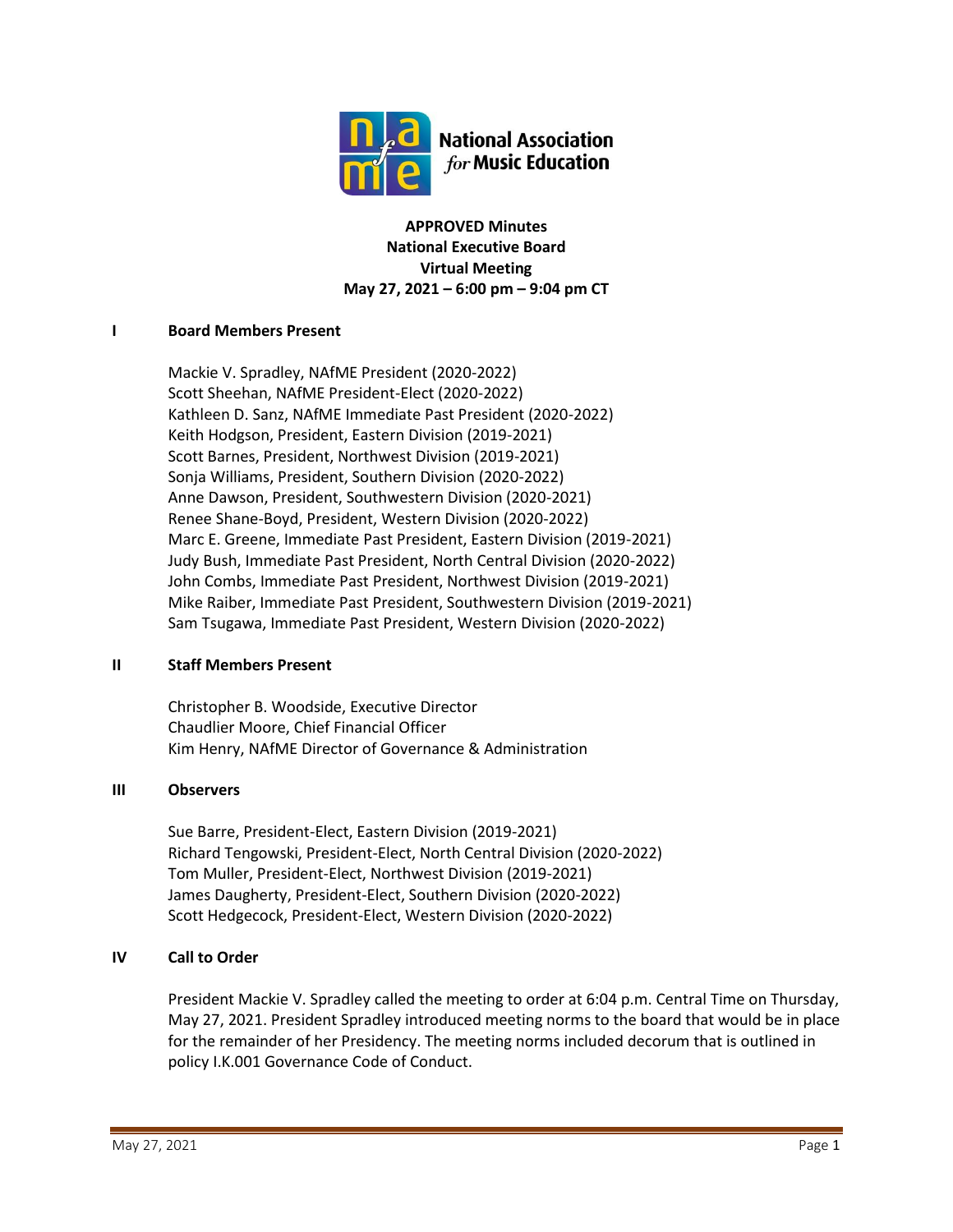### **V Review and Adoption of Agenda (Appendix A)**

*IT WAS MOVED BY HODGSON, SECONDED BY SHEEHAN, AND CARRIED UNANIMOUSLY TO ADOPT THE AGENDA, INCLUDING THE CONSENT AGENDA, WITH FLEXIBILITY AS DIRECTED BY THE PRESIDENT:*

- *APPROVAL OF THE NAFME NORTH CENTRAL DIVISION NOMINATING COMMITTEE:*
	- o *KIM BRUGUIER (SD)*
	- o *JEFF MOUNT (NE)*
- *APPROVAL OF THE NAFME SOUTHERN DIVISION NOMINATING COMMITTEE:*
	- o *STEVEN KELLY (FL)*
	- o *SUSAN SMITH (AL)*
	- *APPROVAL OF THE JRME EDITORIAL COMMITTEE APPOINTMENT*
		- o *KARIN S. HENDRICKS*
- *APPROVAL OF THE UPDATE EDITORIAL COMMITTEE APPOINTMENT*
	- o *JAY JUCHINEWICZ*

#### **VI Executive Session**

*WITHOUT OBJECTION, IT WAS CARRIED UNANIMOUSLY TO GO INTO EXECUTIVE SESSION AT 6:37 P.M.*

*WITHOUT OBJECTION, IT WAS CARRIED UNANIMOUSLY TO RETURN TO REGULAR SESSION AT 7:04 P.M.*

Observers, and Board Members Judy Bush and Mike Raiber, were excused from executive session at 6:37 p.m. and invited to return to the regular session at 7:04 p.m.

The Board returned from Executive Session and reported out that it had discussed personnel, and program development issues.

The National Executive Board went back into regular session at 7:04 p.m.

*IT WAS MOVED BY TSUGAWA, SECONDED BY COMBS, AND CARRIED UNANIMOUSLY TO APPROVE THE CANDIDATES*  FOR PRESIDENT-ELECT 2022-2024: JUDITH L. BUSH, DEBORAH A. CONFREDO, PATRICK K. FREER, MICHAEL A. *RAIBER, RUSSELL K. SPERLING.*

#### **VII Reports**

#### **A Report of Chair, Executive Committee**

President Spradley asked the board to take a moment and recognize the service of Eastern Division Immediate Past President Marc Greene and Northwest Division Immediate Past President John Combs. These two Division Immediate Past Presidents will be departing the board a week prior to National Assembly 2021.

President Spradley asked Mr. Moore to provide the financial report for the board. A summary analysis of actuals vs budget month to date (MTD) and year to date (YTD) were presented. For the first time since October 2020, in the month of April there was a 55% increase in join/renew activity. The comparable YTD decrease is 26%. Mr. Moore reviewed the statements of activity for the board. Questions from the board included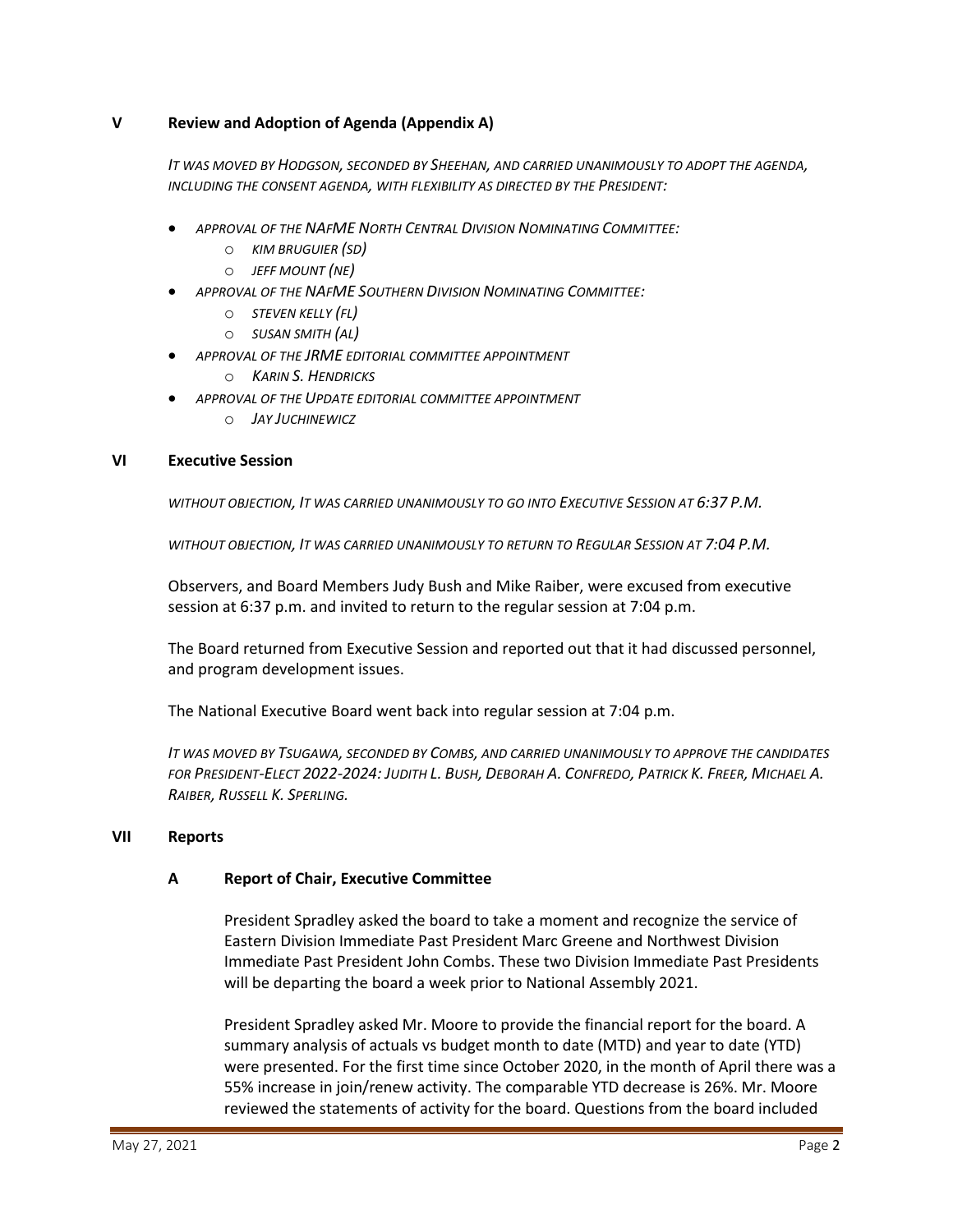clarification on the status of paying back the Paycheck Protection Program (PPP) loans, and what were contributing factors to the turn around. Mr. Moore explained the first PPP loan was forgiven, and we would be able to inquire about the second loan in very short order. Mr. Moore noted contributing factors that account for the turnaround was the technology experience to date, the constant evaluation of the vendor and being in regular communication about the needs of our members and the cost of that service.

#### **VIII Old Business**

#### **A 2022 ANHE**

President Spradley asked ANHE Chair Scott Sheehan to provide an update for the board on this program. Mr. Sheehan informed the board that everything was ready to launch a virtual event in January 2022. Mr. Sheehan asked Executive Director Christopher Woodside to report out on the hotel negotiations. Mr. Woodside and Mr. Moore outlined ongoing negotiations with the hotel and requested guidance from the board.

*IT WAS MOVED BY BARNES, SECONDED BY RAIBER, AND CARRIED UNANIMOUSLY TO AUTHORIZE STAFF TO NEGOTIATE TO END THE CONTRACT WITH THE TOWN AND COUNTRY SAN DIEGO.*

#### **VII Reports (cont.)**

#### **A Report of Chair, Executive Committee (cont.)**

President Spradley led a discussion on travel in 2022 to help provide guidance to the Finance Committee as they work on the FY 2021-2022 Budget for the June board meeting. The board raised many important considerations around the National Assembly hotel contract and the Fall 2021 and 2022 Division Meetings, while also keeping in mind the drop in membership over the past year due to the pandemic. President Spradley informed the board the Finance Committee would take these discussions under advisement.

President Spradley informed the board the 990 tax form had been completed and reviewed by the Audit Committee.

*IT WAS MOVED BY BARNES, SECONDED BY COMBS, AND CARRIED UNANIMOUSLY TO ACCEPT, FILE AND POST THE NAFME FORM 990 IN ACCORDANCE WITH BOARD POLICY.*

President Spradley reviewed for the board the work done to date by President-Elect Sheehan regarding equity in compensation. President-Elect Sheehan reviewed current NAfME Policies and has provided a document for the board to use to begin these discussions. Mr. Woodside has spoken with legal counsel, so the board understands the parameters with which they are to have these discussions going forward. Volunteer leaders may be compensated for delivering a product that furthers the profession. President Spradley plans for the board to have further discussion at subsequent meetings.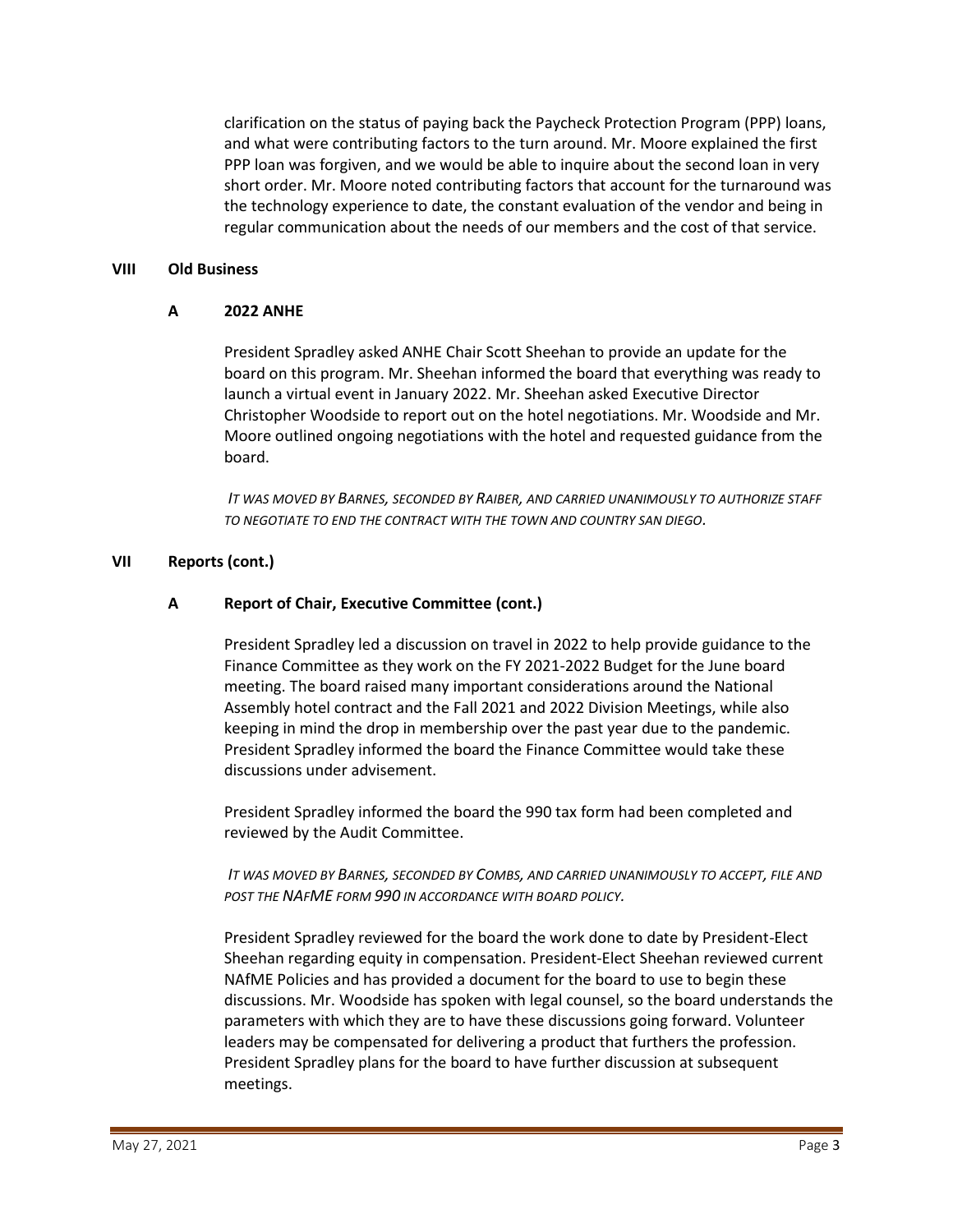President Spradley provided an update on the work of the Equity Committee as it prepares for the upcoming Pre-Symposium and Equity Symposium, to take place at National Assembly. These events were born out of requests from the state MEA Equity Committees to align work and to speak with a cohesive voice on these matters. This work will be a thread through the entire National Assembly.

### **B Report of NAfME Elections**

Approved in the consent agenda. See page 2.

### **IX Appointments**

# **A JRME Editorial Committee Appointment**

Approved in the consent agenda. See page 2.

# **B Update Editorial Committee Appointment**

Approved in the consent agenda. See page 2.

### **VIII Old Business (cont.)**

### **C 2021 National Assembly Planning**

President Spradley provided an update on National Assembly planning. President Spradley reviewed the draft schedule with the board, and discussed her plans to use the work product from National Assembly to begin the strategic planning process. This will be further discussed by the board at the next meeting.

### **X New Business**

### **A June 2021-May 2022 NEB Meeting Dates**

President Spradley reported to the board that staff would follow up with the board with the new dates for board meetings to reflect no meetings through the summer and meetings every other month beginning in the fall.

### **XI Adjournment**

*IT WAS MOVED BY GREENE, SECONDED BY COMBS, AND CARRIED UNANIMOUSLY TO ADJOURN THE NATIONAL EXECUTIVE BOARD MEETING ON THURSDAY, MAY 27, 2021 AT 9:16 P.M. CENTRAL TIME.*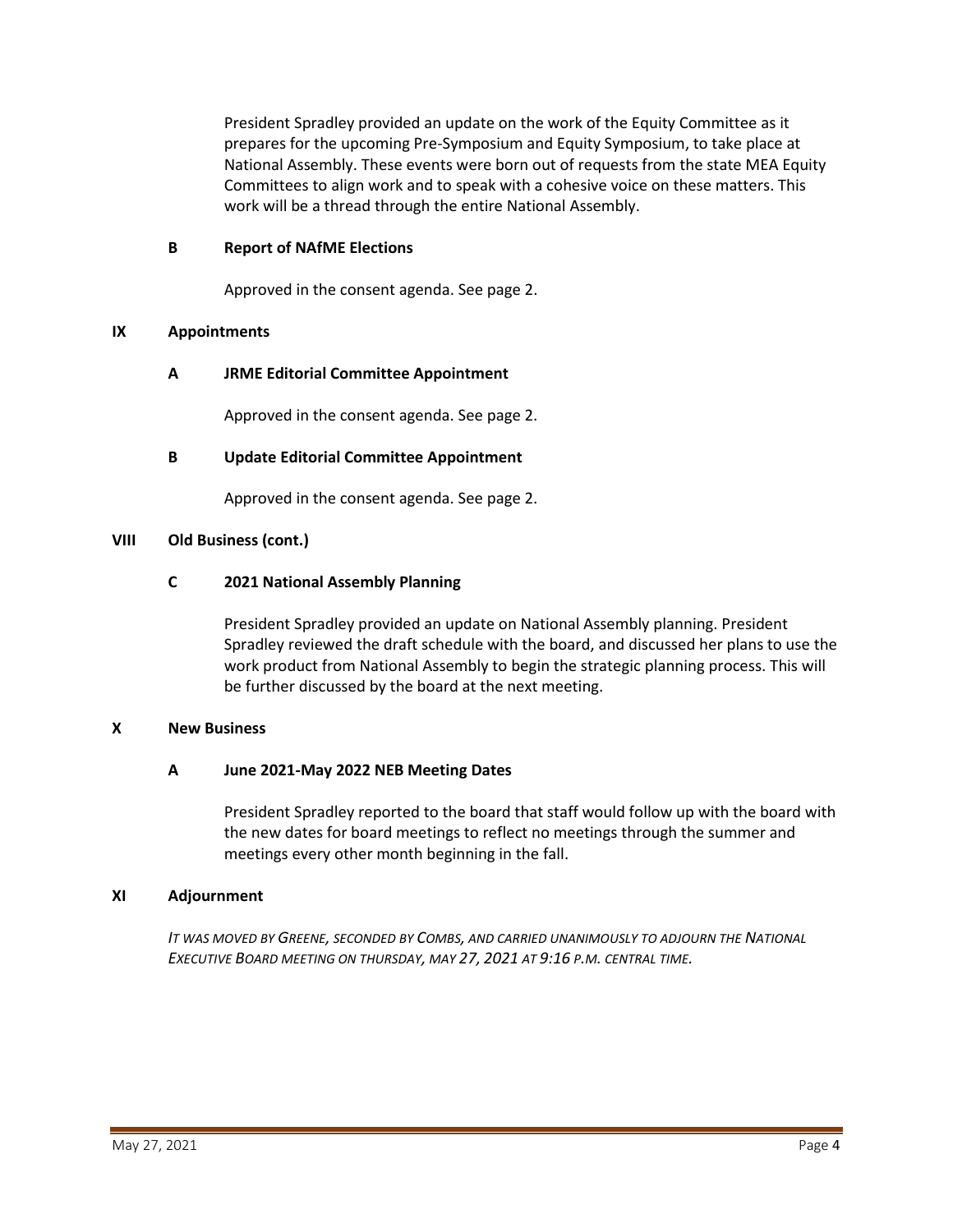Appendix A



# **National Executive Board Agenda Thursday, May 27, 2021 - 6:00 pm-8:30 pm CENTRAL Virtual Meeting**

|    |                          | Review & Adoption of Agenda                              |               |             |
|----|--------------------------|----------------------------------------------------------|---------------|-------------|
|    |                          | Confirm the Consent Agenda                               |               |             |
|    |                          | Approval of Candidates for National President<br>$\circ$ |               |             |
|    |                          | 2024 (Appendix A)                                        | Consent       |             |
|    |                          | Approval of North Central Division Nominating<br>$\circ$ |               |             |
|    |                          | Committee - Division Presidents-Elect                    | Consent       |             |
|    |                          | Kim Bruguier (SD)<br>$\circ$                             |               |             |
|    |                          | Jeff Mount (NE)<br>$\circ$                               |               |             |
|    |                          | Approval of Southern Division Nominating<br>$\circ$      |               |             |
|    |                          | Committee - Division Presidents-Elect                    | Consent       |             |
|    |                          | Steven Kelly (FL)<br>$\circ$                             |               |             |
|    |                          | Susan Smith (AL)<br>$\circ$                              |               |             |
|    |                          | Approval of JRME Editorial Committee<br>$\circ$          |               |             |
|    |                          | Appointment                                              | Consent       |             |
|    |                          | Approval of UPDATE Editorial Committee<br>$\circ$        |               |             |
|    |                          | Appointment                                              | Consent       | Pages 1-3   |
| II | <b>Executive Session</b> |                                                          |               |             |
|    |                          | Financial, Budget, Personnel, and Program                |               |             |
|    |                          | Development Issues                                       | Discussion    | Page 4      |
| Ш  | Reports                  |                                                          |               |             |
|    | A                        | Report of Chair, Executive Committee                     |               |             |
|    | $\bullet$                | <b>Meeting Norms</b>                                     |               |             |
|    |                          | I.K.001 Governance Code of Conduct                       | Informational | Page 5-6    |
|    |                          | (Appendix B)                                             |               |             |
|    |                          | NAfME 990 Tax Documents                                  | Action        | Pages 7     |
|    |                          | (Appendix C1, Appendix C2, Appendix C3)                  |               |             |
|    |                          | <b>Financial Reports</b>                                 | Informational | Pages 8-16  |
|    |                          | Q3 Quarterly Report (Appendix D)<br>$\bullet$            |               |             |
|    |                          | Percentage Based Membership Initiative<br>$\bullet$      | Discussion    | Pages 17-20 |
|    |                          | Travel in 2022<br>$\bullet$                              |               |             |
|    |                          | <b>ANHE</b><br>$\bullet$                                 | Discussion    |             |
|    |                          | <b>National Assembly 2022</b><br>$\bullet$               | Discussion    |             |
|    | ٠                        | <b>Bylaw Amendment</b>                                   | Discussion    |             |
|    |                          | <b>Equity Committee Update</b>                           | Discussion    |             |
|    |                          | <b>Equity of Compensation</b><br>$\bullet$               | Discussion    | Pages 21-29 |